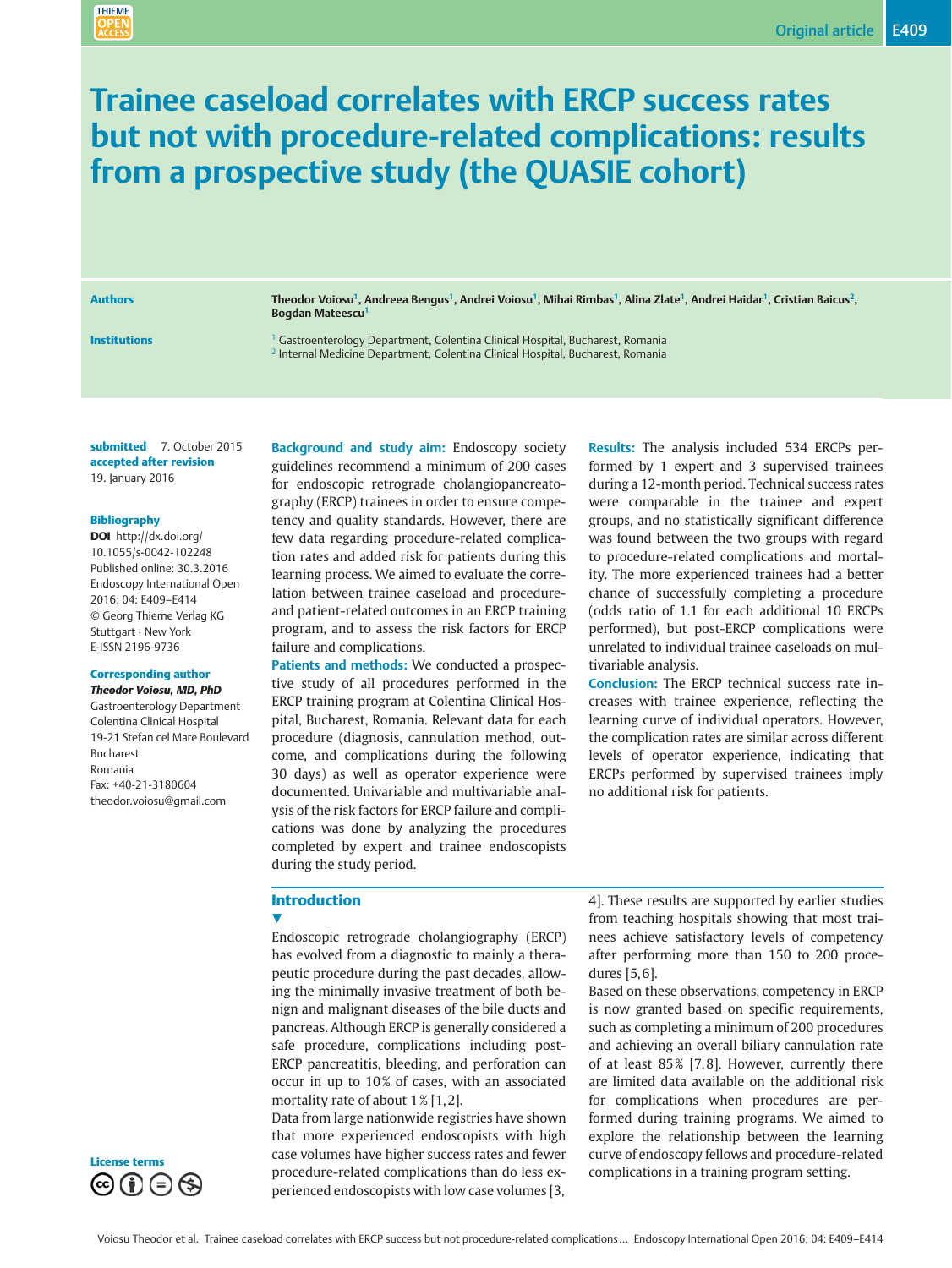# **THIEME**

## Patients and methods

#### v, **Patients**

We conducted a prospective study of all patients undergoing ERCP in our unit during a 12-month period from January 2014 to January 2015. Each patient's age, sex, and indication for ERCP were documented. Information about the type and level of difficulty of each procedure according to the proposed American Society for Gastrointestinal Endoscopy (ASGE) scale ( $\bullet$  **Table 1** [9]), the patient's papillary anatomy (native papilla/previous sphincterotomy), and the cannulation method (guidewire, contrast injection, precut sphincterotomy) was provided by the attending endoscopist through a standard report form. Patients were followed for up to 30 days after the procedure via their attending physician or primary caregiver, and procedure-related complications (bleeding, post-ERCP pancreatitis, perforation, cholangitis, and death) were documented. The study design was approved by the local ethics committee, and all patients signed a standard informed consent form before undergoing the endoscopic procedure.

### Training program

The standard procedure in our unit is first to attempt cannulation of a native papilla by the guidewire technique and in case of failure subsequently to use other techniques (contrast injection, precut sphincterotomy) to obtain selective cannulation of the desired duct. In this study, there was no time limit for attempted cannulation; however, if the procedure was performed by a trainee, a maximum of 10 minutes was allowed for cannulation before the expert operator took over the procedure. If at the end of the 10-minute interval the cannulation was unsuccessful, the expert could decide either to take over and continue the procedure or to repeat the procedure after an interval of 24 to 48 hours. This decision was based in each case on the expert's clinical judgment. Only operators who performed at least 20 procedures during the study period according to this protocol were included in the final analysis. A 100-mg diclofenac suppository was administered intrarectally to all patients after their procedures in order to minimize the risk for post-ERCP pancreatitis.

#### Outcome measures

The outcome measures for our study were successful cannulation of the desired duct, rates of technical success (overall success of the procedure), and procedure-related complication rates. Technical success was defined as completion of the intended procedure (e. g., stent insertion, stone extraction). Procedure-related complications (post-ERCP pancreatitis, cholangitis, bleeding, and 30-day mortality) were documented and graded as mild, moder-

|                          | Table 1 Scale of difficulty for biliopancreatic procedures.                                                                          |
|--------------------------|--------------------------------------------------------------------------------------------------------------------------------------|
|                          | Level of difficulty*                                                                                                                 |
| $\overline{\phantom{a}}$ | Deep CBD / PD cannulation, stent replacement                                                                                         |
| $\mathbf{H}$             | Distal CBD stricture, PD stenting, stone extraction < 10 mm                                                                          |
| III                      | Stone extraction > 10 mm, PD stone extraction < 5 mm, papilla<br>minor cannulation in patient with pancreas divisum, hilar stricture |
| IV                       | Whipple / Roux-en-Y anatomy, migrated PD stent, intraductal<br>imaging                                                               |
|                          | CBD, common bile duct: PD, pancreatic duct                                                                                           |

CBD, common bile duct; PD, pancreatic duct.

\* Addition of 1 point for previously failed procedure, procedure conducted outside office hours, and procedure conducted in patients younger than 5 years of age.

ate, or severe according to the criteria proposed by Cotton et al. [10].

## Learning curve and procedure outcome

The caseload of each trainee was divided into blocks of 10 successive procedures in order to evaluate the role of the learning curve in relation to the overall success rate of the procedures and the occurrence of complications. The number of cases completed before the study period was available and taken into account for each trainee. A case in which an expert took over from a trainee during any part of the procedure was excluded from the final analysis but was included in the trainee's total caseload. We compared the adverse event rates and technical success rates by blocks of procedures for the entire subgroup of cases conducted by trainees in order to assess the relationship between trainee experience and procedure-related outcomes.

#### Sample size estimation

Based on an estimated 90% technical success rate in the expert group of cases, we calculated that a total of 438 procedures (219 in each group) would be required to detect a 10% difference between the expert and trainee groups at an alpha of 0.05 and a beta of 0.200. This sample size would also allow the detection of an increase in the overall adverse event rate from an estimated 10 % in the expert group to 20 % in the trainee group at a power of 80% and a one-sided P value of less than 0.05.

#### Data analysis

Data were recorded and analyzed with SPSS for Windows, Version 16.0 (SPSS Inc., Chicago, Illinois, USA). Results were reported as mean and standard deviation for variables with a normal distribution, and as median, minimum, and maximum for variables with a non-normal distribution. Univariable analysis was conducted with the chi-squared test for nominal variables, with nonparametric tests (Mann – Whitney U test, Kruskall – Wallis test) for variables with a non-normal distribution, and with Student's  $t$ test for variables with a normal distribution.

Multivariable analysis by logistic regression was used to analyze risk factors for technical success as well as for procedure-related complications. For the regression model, the traditional risk factors for procedure-related complications were selected as covariates before initiation of the study: sex, age, bilirubin levels, technical difficulty of the procedure (ASGE scale), method of cannulation, and operator experience (expert vs. trainee). Two-sided hypothesis testing was used, with a P value of less than 0.05 considered statistically significant.

## **Results**

**V** 

From January 31, 2014, to January 31, 2015, a total of 581 consecutive procedures were performed in the endoscopy department at Colentina Clinical Hospital. A total of 534 ERCPs conducted in 476 patients (range 1–4 procedures per patient) by 4 endoscopists (3 trainees starting with an average experience of 60 ERCPs and 1 expert operator with experience of more than 3000 ERCPs) were included in the final analysis (**O Fig. 1**). The characteristics of the patients included in the study are detailed in  $\bullet$  Table 2. The trainees performed 283 procedures (53%) and an expert endoscopist performed 251 procedures (47 %). The level of difficulty of the caseloads according to the ASGE scale is detailed in **O** Table 3.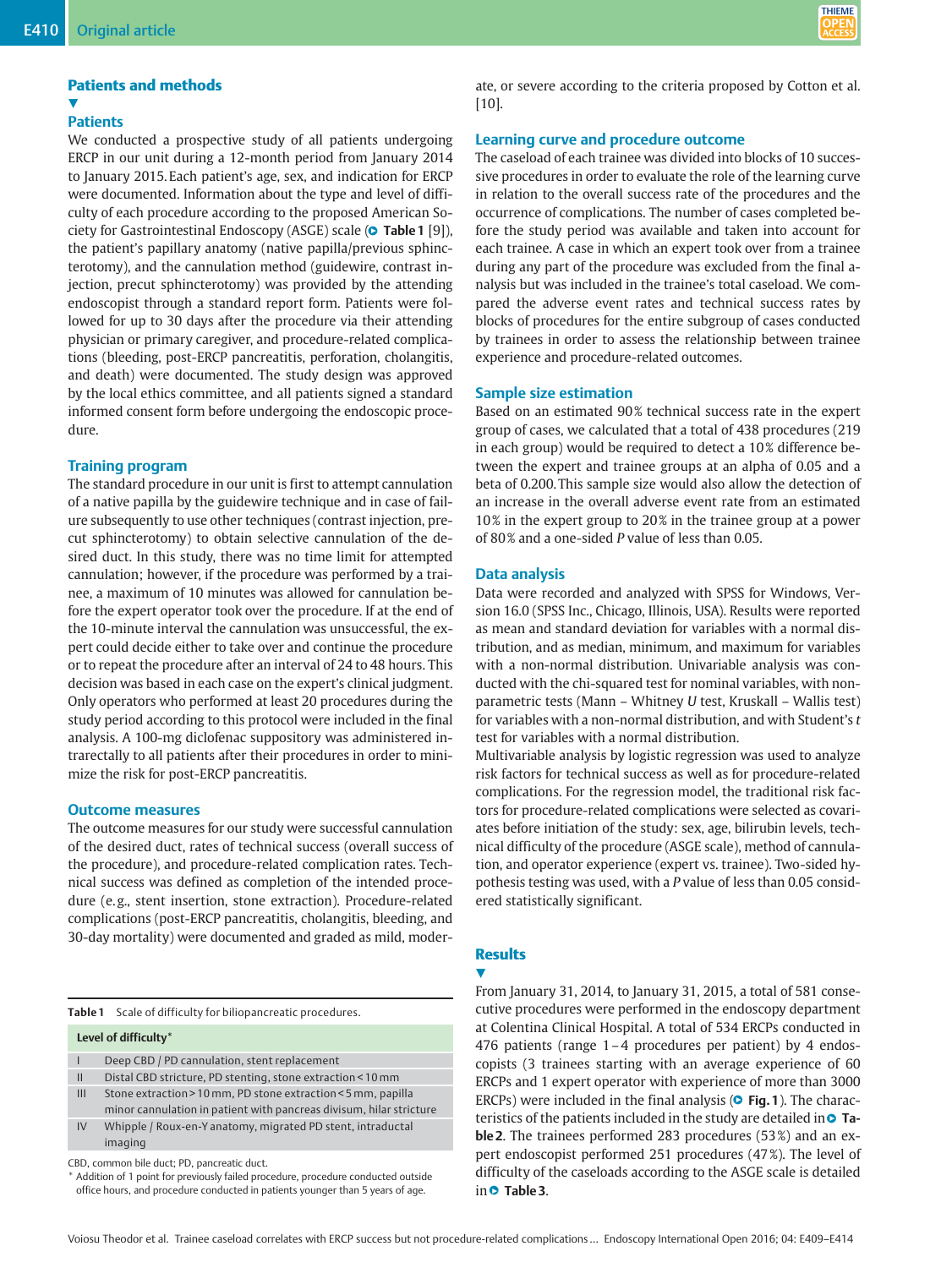

Fig. 1 Flowchart of the procedures performed during the study period. ERCP, endoscopic retrograde cholangiopancreatography.

Technical success was achieved in 77.7 % of the trainee procedures and in 76.8% of the expert procedures ( $P=0.75$ , chisquared test) (**© Table 4**). After adjustment for re-interventions, the technical success rate per patient increased to 88.1 % in the trainee group and to  $90.1\%$  in the expert group ( $P=0.54$ , chisquared test).

Procedure-related complications occurred in 25 procedures in the trainee group (8.8 %) and in 17 procedures in the expert group (6.7 %), with no significant difference between the two groups ( $P = 0.42$ , chi-squared test). All of the complications were classified as mild, except for severe pancreatitis in 3 patients (2 in the trainee group and 1 in the expert group). During the 30 days of follow-up, 5 patients died; 3 deaths were related to post-ERCP pancreatitis (respiratory failure in elderly and frail patients) and 2 deaths were caused by underlying disease unrelated to the endoscopic procedure (stage IV pancreatic adenocarcinoma in both cases).

### Patients with a native papilla

There were 413 patients with a native papilla, 210 in the trainee group and 203 in the expert group. There was an overall successful cannulation rate of 85.2 %, with no significant difference between the two study groups (86.6 % in the trainee group and 83% in the expert group,  $P$ =0.43) ( $\bullet$  Table 5). After adjustment for re-interventions, the overall successful cannulation rate per patient was 92.3 %, with a 92.8 % successful cannulation rate in the expert group and a 91.8 % success rate in the trainee group  $(P= 0.8, \text{ chi-squared test}).$ 

In regard to cannulation technique, most procedures were performed with the guidewire technique (83 %), followed by precut sphincterotomy  $(11\%)$  and contrast-guided cannulation  $(6\%)$ ; significantly more precut procedures were performed in the expert group (32 vs. 7, P< 0.001, chi-squared test).

No significant differences were found between the expert and trainee groups regarding procedural technical success and rate Table 3 Comparison of trainee and expert caseloads in regard to difficulty.

|                             | <b>Trainees</b> | <b>Expert</b> | P value           |
|-----------------------------|-----------------|---------------|-------------------|
| ASGE level of difficulty    |                 |               |                   |
| Level I                     | 20              | 27            |                   |
| Level II                    | 221             | 195           | 0.08 <sup>1</sup> |
| Level III                   | 41              | 28            |                   |
| Level IV                    |                 |               |                   |
| Patient with native papilla | 210/283         | 203/251       | 0.07 <sup>2</sup> |

ASGE, American Society for Gastrointestinal Endoscopy.

<sup>1</sup> Not significant with Mann – Whitney  $U$  test.

<sup>2</sup> Not significant with chi-squared test.

and type of procedure-related complications across the entire study group ( $\circ$  Table 4) and in the patients with a native papilla (**O** Table 5).

#### Risk factors for procedural failure and complications

On multivariable analysis, female sex was associated with an increased risk for any procedure-related adverse event (odds ratio [OR] 2.2,  $95\%$ CI 1.1 – 4.5). In the patients with a native papilla, increases in the bilirubin level were associated with a higher risk for post-ERCP cholangitis and a higher risk for technical failure, with ORs of 1.14 (95 %CI 1.03 - 1.28) and 1.04 (95 %CI 1.01 - 1.06), respectively, for each increase in the serum bilirubin level of 1 mg/dL (O Table 6). No risk factors for post-ERCP pancreatitis were identified on multivariable analysis, although a trend toward more post-ERCP pancreatitis in female patients was noted  $(P= 0.1)$ .

#### Trainee caseload and procedure outcome

On multivariable analysis, after adjustment for age and sex of the patients and grade of difficulty of the procedures, the procedures performed by trainees with a higher caseload were more likely to succeed than those performed by less experienced trainees (OR 1.1, 95 %CI 1.01–1.19 for each additional 10 procedures performed). However, no statistically significant difference in the adverse event rates according to trainee experience was found on multivariable analysis (OR 1.04, 95 %CI 0.93–1.17 for each additional 10 procedures performed) (**O Fig. 2, O Fig. 3, O Table 7**).

## **Discussion**

#### **17**

The main finding of our study is that although technical success increases with increased trainee caseload, there seems to be no correlation between trainee caseload and procedure-related complications. Also, our data suggest that within a training pro-

| <b>Characteristic</b>            | <b>Total</b> | <b>Trainees</b> | <b>Expert</b> | P value  |
|----------------------------------|--------------|-----------------|---------------|----------|
| Female sex, n (%)                | 271(50.7)    | 133(47)         | 138(55)       | 0.06     |
| Age, mean (SD), y                | 64(15.3)     | 65.5(14.7)      | 62.2(16.1)    | $0.017*$ |
| Native papilla, n (%)            | 413(77.3)    | 210(74.2)       | 203(80.8)     |          |
| Indication for ERCP, n (%)       |              |                 |               |          |
| <b>CBD</b> stones                | 325(60.8)    | 164(57.9)       | 161(64.1)     |          |
| Malignant CBD stricture          | 121(22.6)    | 70(24.7)        | 51(20.3)      | 0.34     |
| Other                            | 88 (16.5)    | 49 (17.3)       | 39(15.5)      |          |
| Increased bilirubin $(>1$ mg/dL) | 370 (69.2)   | 207(73.1)       | 163(64.9)     | 0.07     |

SD, standard deviation; ERCP, endoscopic retrograde cholangiopancreatography; CBD, common bile duct.

Statistically significant with Student's  $t$  test.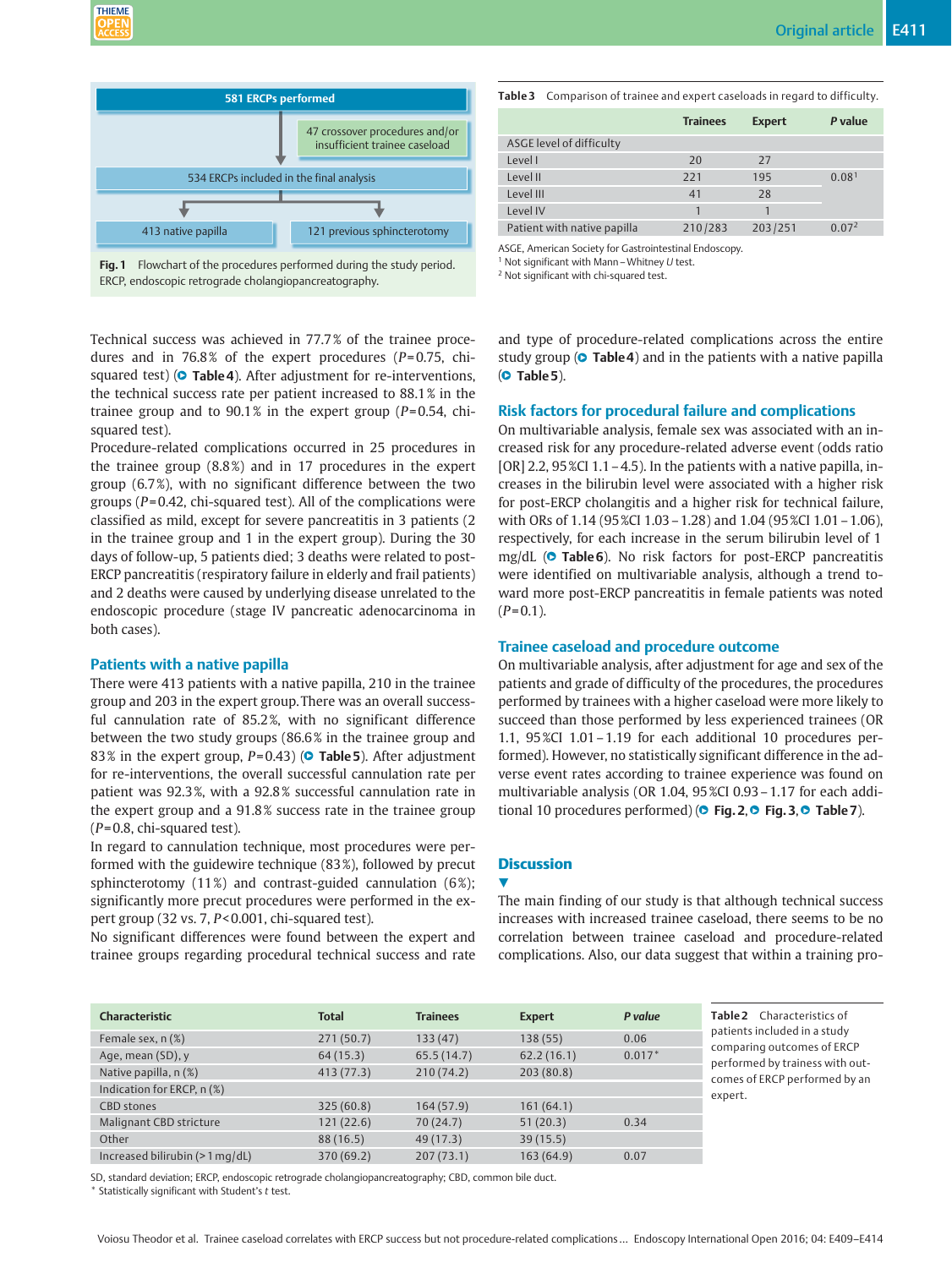Table 4 Comparison of outcome measures in the entire study group: procedures completed by trainees vs. those completed by the expert.

| Outcome measure   | Trainees, n (%) [95 %Cl] | Expert, n (%) [95 %CI]   | <b>RR [95 %CI]</b>   | P value |
|-------------------|--------------------------|--------------------------|----------------------|---------|
| Technical success | $220(77.7)[72.8-82.8]$   | $193(76.8)[71.2 - 82.0]$ | $1.01$ [0.9 – 1.1]   | 0.75    |
| Adverse events    | $25(8.8)$ [5.8 – 12.8]   | $17(6.7)$ [4.0 – 10.6]   | $1.3$ [0.7 – 2.4]    | 0.42    |
| PEP               | $16(5.6)$ [3.3 – 9.0]    | $15(5.9)$ [3.4 – 9.7]    | $0.95$ $[0.5 - 1.9]$ | 0.88    |
| Cholangitis       | $7(2.4)$ [1.0 – 5.0]     | $3(1.1)$ [0.2 – 3.4]     | $2.1$ [0.5 – 8.0]    | 0.34    |
| Mortality         | $4(1.4)[0.4-3.6]$        | $1(0.4)[0.1 - 2.2]$      | $3.6$ [0.4 – 31.6]   | 0.37    |
| Bleeding          | $4(1.4)[0.4-3.6]$        | $9(3.5)[1.4-6.2]$        | $0.4$ [0.1 – 1.4]    | 0.24    |

CI, confidence interval; RR, relative risk; PEP, post– endoscopic retrograde cholangiopancreatography (ERCP) pancreatitis.

Table 5 Comparison of outcome measures in the patients with a native papilla: procedures completed by trainees vs. those completed by the expert.

| <b>Outcome measure</b> | Trainees, n (%) [95 %Cl] | Expert, n (%) [95 %CI]    | <b>RR [95 %CI]</b>   | P value |
|------------------------|--------------------------|---------------------------|----------------------|---------|
| Successful cannulation | 182(86.6)                | 170 (83)                  |                      | 0.43    |
| Technical success      | $162(77.1)[71.6-83.3]$   | $150(73.8)$ [70.3 - 82.4] | $1.0$ [0.9 – 1.1]    | 0.81    |
| Adverse event          | $20(9.5)$ [6.0 – 14.5]   | $13(6.4)$ [3.5 – 10.8]    | $1.5$ [0.8 – 2.9]    | 0.27    |
| PEP                    | $14(6.6)$ [3.7 – 11.0]   | $13(6.4)$ [3.5 – 10.7]    | $1.0$ [0.5 – 2.2]    |         |
| Cholangitis            | $4(1.9)$ [0.5 – 4.9]     | $1(0.05)[0.0 - 1.8]$      | $8.7$ [0.5 – 160.6]  | 0.37    |
| Bleeding               | $4(1.9)$ [0.5 – 4.8]     | $9(4.4)$ [2.1-8.3]        | $0.43$ [0.13 - 1.37] | 0.16    |
| Mortality              | $3(1.4)[0.3 - 4.1]$      | $0(0)[0.0-1.8]$           | $6.8$ [0.3 – 130.2]  | 0.62    |

CI, confidence interval; RR, relative risk; PEP, post– endoscopic retrograde cholangiopancreatography (ERCP) pancreatitis.

gram, quality standards (i. e., successful cannulation, technical success) can be met with no additional risk for patients undergoing procedures. These are salient findings because patient safety during training programs in endoscopy is of paramount importance. Currently, however, few data are available concerning procedure outcomes and complication rates in this setting [11].

Learning curve studies in ERCP trainees show that approximately 200 procedures are required before a trainee can consistently achieve technical success [12, 13]. Furthermore, a higher volume of procedures per endoscopist [4, 14] and per endoscopy service [15] seems to correlate with increased procedural success rates and fewer complications. We aimed to evaluate whether there might be a similar correlation between the learning curve for ERCP and procedure-related complications.

All the trainees in our study had previous experience performing ERCP, with an average caseload of 60 procedures before the start of the study period. The technical success rates and complication rates of the individual trainees did not differ significantly, but the technical success rates significantly improved as the volume of procedures performed increased.

On multivariable analysis, a higher trainee caseload correlated with improved technical success rates, a finding consistent with data from previous studies [4–7]. However, the risk for procedure-related complications was no greater when procedures were performed by a trainee than when they were performed by an expert, regardless of the trainee caseload or procedure difficulty. Also, the overall cannulation and technical success rates were similar in the two study groups and in accordance with proposed quality standards for ERCP [16]. This finding is extremely important because it confirms that within the confines of a wellstructured training program, patients undergoing ERCPs performed by trainee endoscopists are not subjected to any additional risk.

An interesting finding is that the rates of successful cannulation were similar in the trainee group (86.6 %) and the expert group (83 %), with a per-patient successful cannulation rate of 92.3 %. Given the relatively limited number of procedures analyzed and the small number of endoscopists in our study, these results require further validation in randomized controlled trials. However, it seems likely that supervised trainees can achieve the quality standards currently proposed (i. e., a cannulation rate of approximately 85 %).

An important limitation of our study is the lack of randomization of procedures between the trainees and the expert. Although our comparison shows that the two groups were very similar in terms of patient age, diagnoses, and procedure complexity, there was still a high risk for selection bias before the procedures. This theoretical selection bias and other potential confounding factors could also account for the relatively low cannulation rate and technical success rate of the expert endoscopist compared with previously reported data [1–4]. We used multivariable analysis to account for traditional risk factors for complications (e. g., age, bilirubin levels, failed cannulation, malignant strictures) in an attempt to minimize the risk for such bias.

Another potential limitation is the exclusion of cases in which more than one operator was involved in completing the procedure (crossover cases) from the final analysis. In the setting of a training program, it is inevitable that some procedures will have to be completed by experts, but evaluating and attributing the additional risk for the patient is very difficult in such cases because the role of the expert can vary considerably between interventions. In our cohort, only 47 procedures (8.1 %) were excluded

Table 6 Risk factors for various procedure-related outcomes obtained with multivariate analysis (logistic regression).

| <b>Factor</b>   | <b>Outcome</b>    | <b>OR</b> | 95 % CI        |
|-----------------|-------------------|-----------|----------------|
| Female sex      | Any adverse event | 2.2       | $1.1 - 4.5$    |
| Bilirubin level | Cholangitis       | 1.14      | $1.03 - 1.28*$ |
| Bilirubin level | Technical failure | 1.04      | $1.01 - 1.06*$ |
|                 |                   |           |                |

OR, odds ratio; CI, confidence interval.

\* Relative risk for every increase in serum bilirubin of 1mg/dL.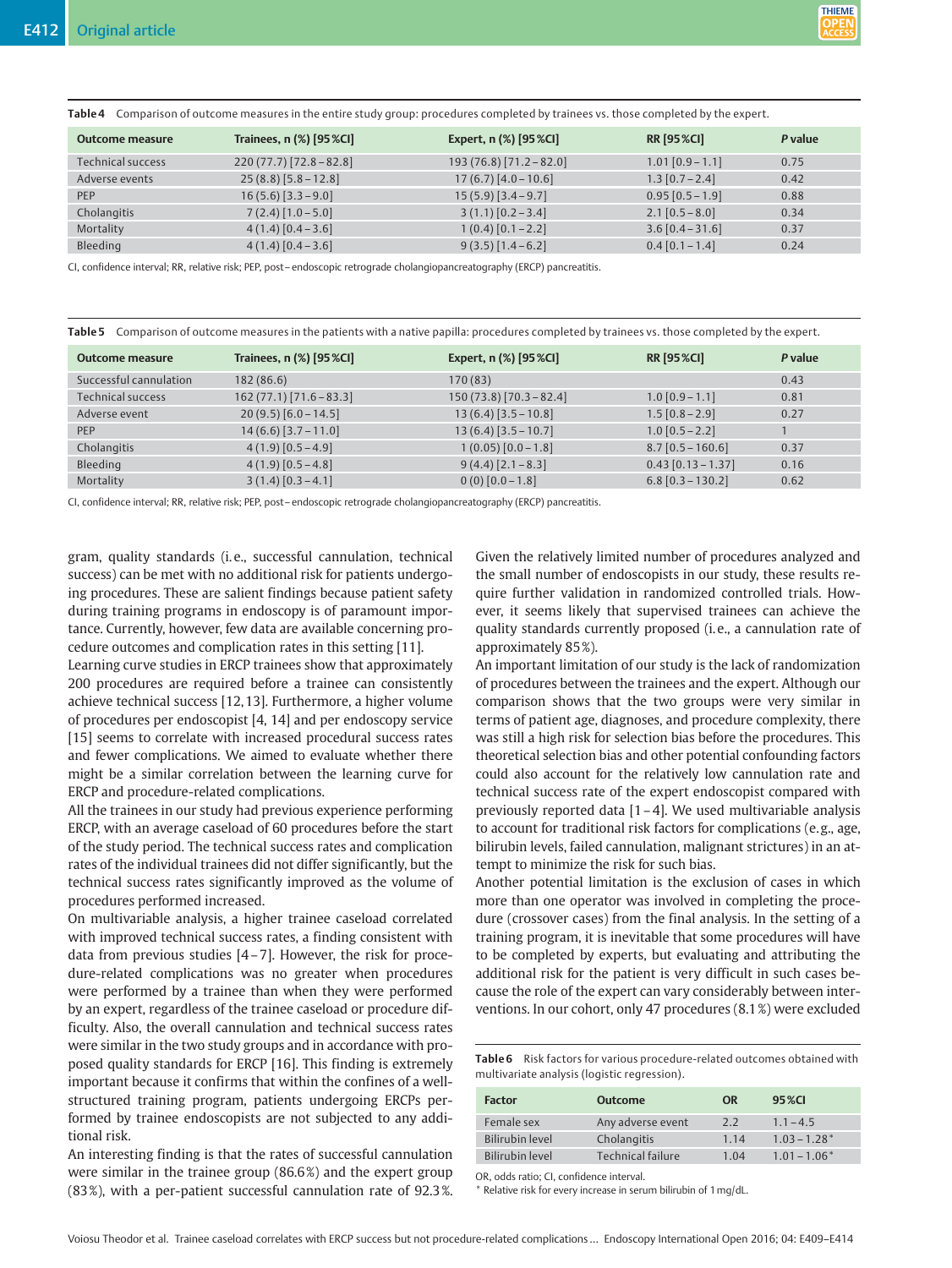





Fig. 3 Distribution of successful procedures according to the number of procedures previously performed by the trainee endoscopist.